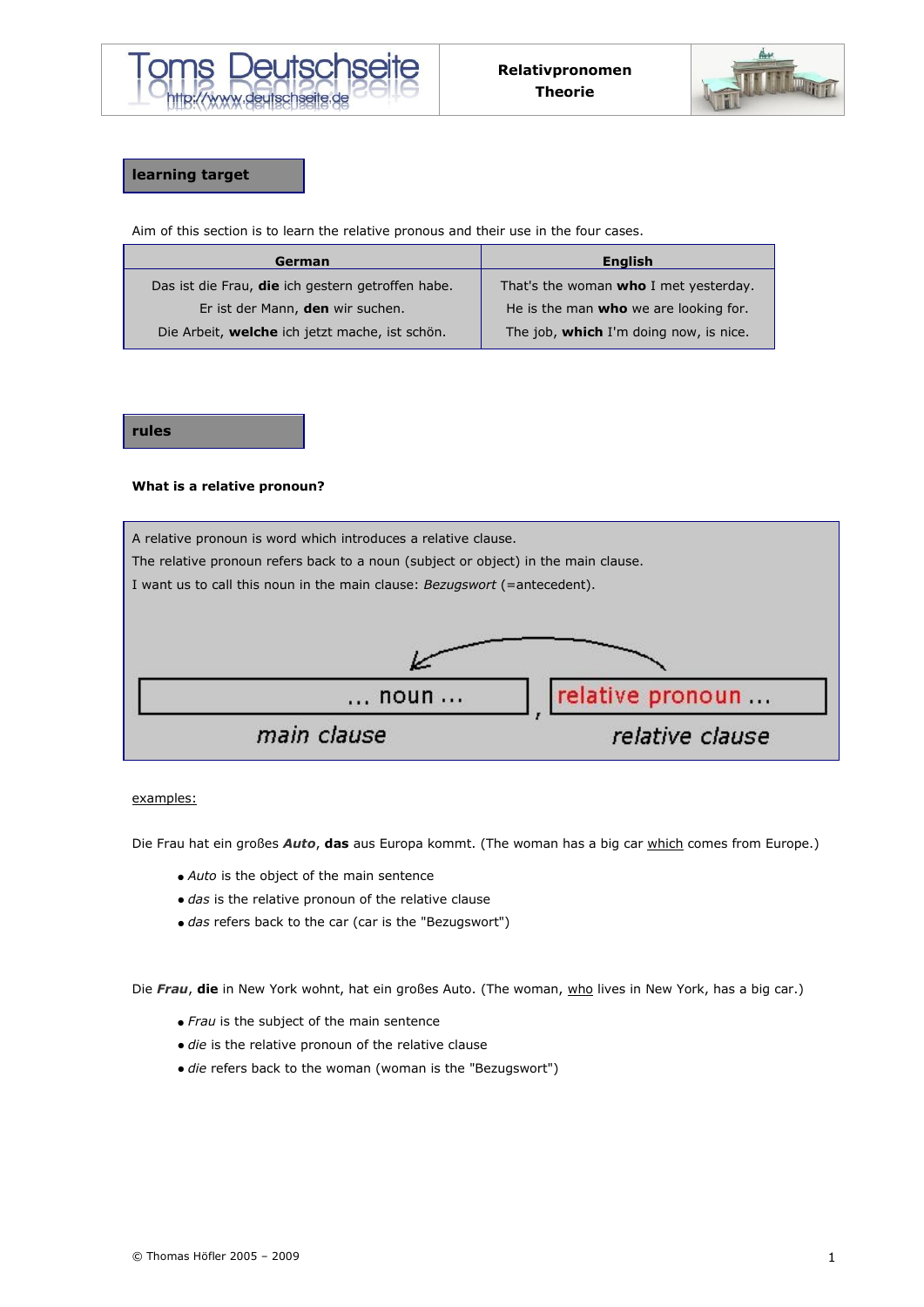



#### **Which relative pronouns do exist in German?**

The relative pronouns in German are:

- **der**: refers back to male nouns
- **die**: refers back to female nouns
- **das**: refers back to neuter nouns
- **welcher**: refers back to male, female or neuter nouns

You can use either *der/die/das* or *welcher*.

Both ways are possible although *welcher* is mostly used in written German.

#### examples:

- Ich kenne den *Mann*, der gestern hier war. (I know the man who was here yesterday.)
- Ich kenne den *Mann*, welcher gestern hier war. (I know the man who was here yesterday.)

If I say *der/die/das* and *welcher* are the relative pronouns than it's just half of the truth.

Like many other words you have to modify the pronouns depending on numerus, gender and case (see tables at the end) and now it becomes a bit complicate.

- The **gender** and **numerus** of the relative pronoun is the same as the gender and numerus of the "Bezugswort".
- The **case** of the relative pronoun, however, is determined by the "function" of the pronoun in the relative clause - not by the "function" of the "Bezugswort"!

### examples:

Ich kenne den *Mann*, **der** in Cagayan wohnt. (I know the man who lives in Cagayan.)

- Mann is the "Bezugswort". It's singular and male  $\rightarrow$  the relative pronoun must be singular and male, too
- $\bullet$  He (->der) playes the roll of the subject in the relative clause. He does something (he lives)  $\rightarrow$ nominative

Ich kenne den *Mann*, **den** die Leute hassen. (I know the man who the people hate.)

- $\bullet$  Mann is the "Bezugswort". It's singular and male  $\rightarrow$  the relative pronoun must be singular and male, too
- The people is the subject of the relative clause (they hate). He (->den) is the direct object of the relative clause. He is being hated.  $\rightarrow$  accusative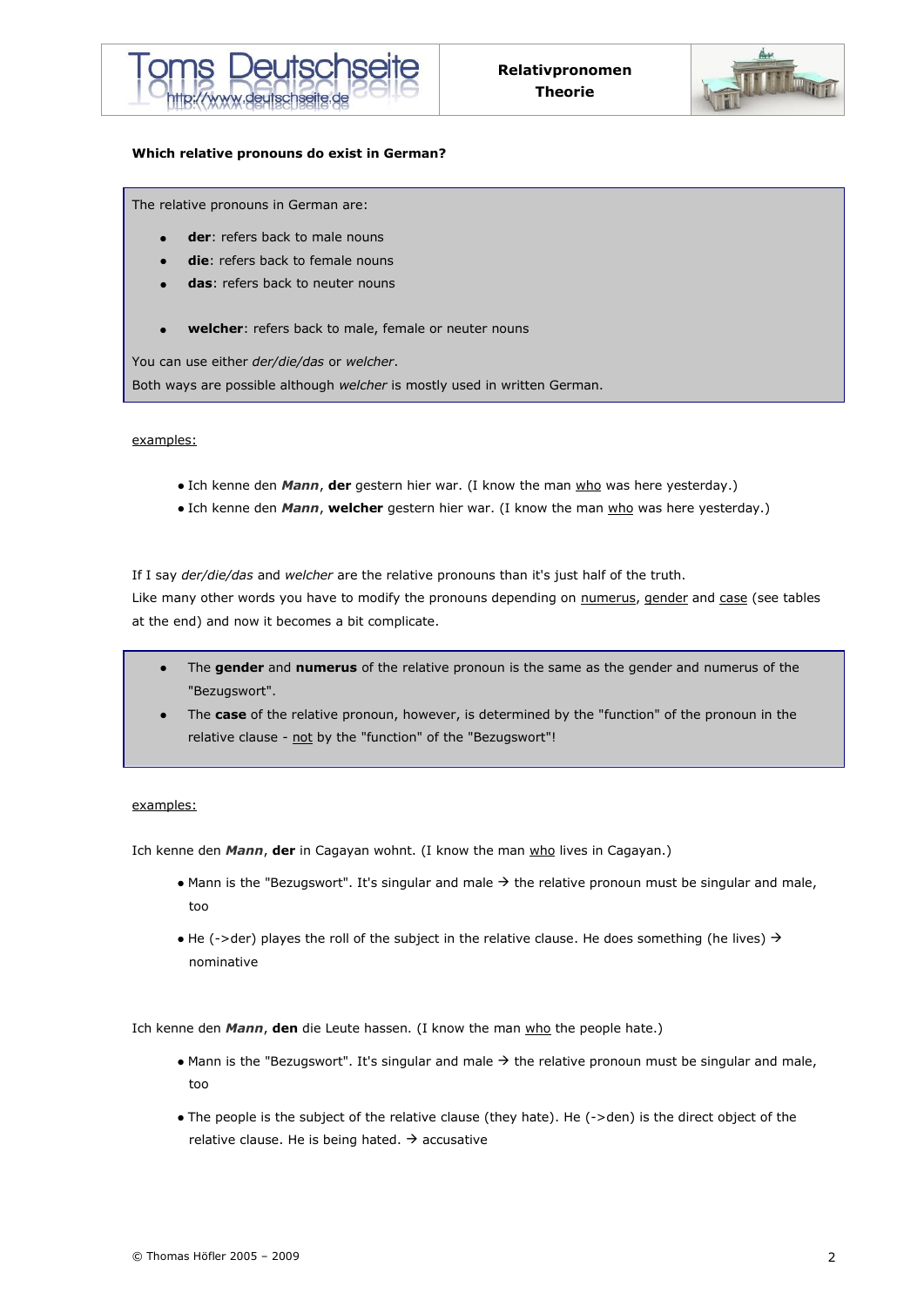

Ich kenne den *Mann*, dem die Leute ein Buch schenkten. (I know the man to whom the people gave a book.)

- Mann is the "Bezugswort". It's singular and male  $\rightarrow$  the relative pronoun must be singular and male, too
- The people is the subject of the relative clause (they gave). The book is the direct object. He (->dem) is the indirect object of the relative clause. He is the beneficiary.  $\rightarrow$  dative

Ich kenne den *Mann*, **dessen** Hund Angie heißt. (I know the man whose dog is called Angie.)

- $\bullet$  Mann is the "Bezugswort". It's singular and male  $\rightarrow$  the relative pronoun must be singular and male, too
- $\bullet$  He has a dog which is called Angie. The dog belongs to him (possesion / ownership)  $\rightarrow$  genitive

I think the understanding of the cases in relatives clauses is quite tricky and needs praticse. Don't worry we will practise this step by step in the exercises.

### **Last remarks**

In German we don't distinguish between relative pronouns which refer back to alive or dead things like in English.

- **who**: refers back to alive things
- **which / that**: refers back to dead things

In this point German is easier than English.

### examples:

- Ich kenne das *Mädchen*, **das** in Cagayan lebt. (I know the girl who lives in Cagayan.)
- Ich kenne das *Haus*, **das** abgebrannt ist. (I know the house which burned down.)

In German it's not possible to leave out the relative pronoun like in English.

### examples:

- Das ist der *Computer*, **den** ich gestern gekauft habe. (That's the computer which I bought yesterday.)
- Das ist der *Computer*, ich gestern gekauft habe. (That's the computer I bought yesterday.)

In English both sentences are possible. The second one without the relative pronoun sounds even better. In German, however, only the first one is correct. The second sentence without "den" is wrong and not understandable.

In German the relative clause is always separated by a comma from the main clause. I think that's an advantange compared to English because it makes it easier to understand the two sentences.